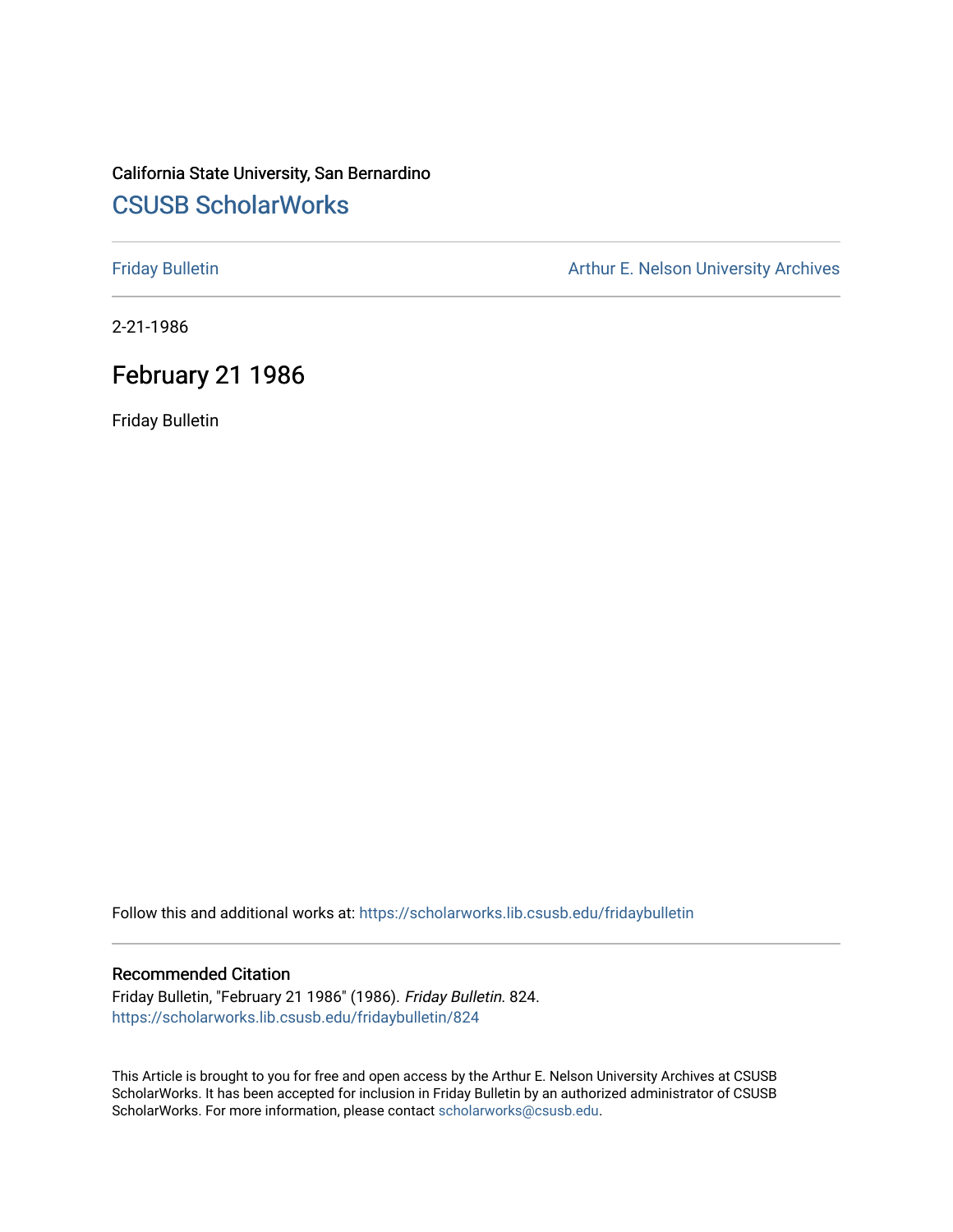**THE BULLETIH.,,** 

**California State University, San Bernardino** S<sub>an</sub>

 $F_{FB}$  . The largest grant ever received by the university, **Technology Training Grant The largest grant ever received by the university,<br><b>Largest Ever Received Here** *Pridov to establish a Summer Technology Training In-***Friday to establish a Summer Technology Training In**stitute for elementary teachers this summer.

February 21, 1986

Awarded by the State Board of Education, the grant will fund two consecutive four-week Summer Technology Training Institute sessions to train more than 200 elementary school and curriculum specialists in methods of effectively integrating microcomputer and other technologies into classroom instruction.

"The grant will have a major impact on the use of technology and educational practices in elementary classrooms throughout the state," remarked Dr. Craig Blurton, project director and mental, status some makegation. "We are going to train educators to use the latest techniques and methodologies to integrate microcomputers, instructional television and other aids into their daily lesson plans."

Participants in the sessions, which will be held here June 30-July 25 and July 28-Aug. 22, also will be taught to be effective trainers of other educators in school districts in their respective regions. Dr. Blurton added. Dr. Adria Klein, chair of the Teacher Education Department, will work with the institute staff to coordinate activities with the university's teacher training program.

The grant is one of four Summer Technology Institutes funded last week. Other recipients ineluded UC, Berkeley, for middle school science and mathematics; Cal State, Long Beach, tor English/language arts for secondary teachers; and UC, Santa Barbara, for history and socia sciences for secondary teachers.

Dr. Robert Detweiler, vice president for academic affairs, expressed the university's pleasure with the award. "I am delighted that our university has been selected to direct this important project, which will enhance the quality of elementary school teachers. Professor Craig Blurton and his colleagues are to be congratulated for winning the funds to support this project and for adding to the prestige of our excellent School of Education."

Deans Search Committees The search committees for the deans of business and public administration, humanities and social and behavioral **Report On Prospects** sciences are in the process of narrowing the number of final candidates who will be brought to campus for interviews.

Prior to a meeting held yesterday, the committee for the dean of School of Business and Publie Administration had arrived at 11 male semifinalists out of a total of 53 applicants, two of whom were women. The committee aims to narrow the selection to five people by next Friday.

The humanities committee has sifted through 78 original applicants, 15 of whom were women. When the committee meets Tuesday, Feb. 25, the 12 candidates who remain under consideration will be whittled to five or six who will be brought to campus for interviews in late March.

Out of 57 individuals applying for the dean's post for the School of Social and Behavioral Sciences, nine were women. The prospects have been trimmed to 13 semifinalists, which include two women. The committee has requested a statement of academic and administrative philosophy from each applicant by next Friday, with a goal of selecting candidates for interviews early next month.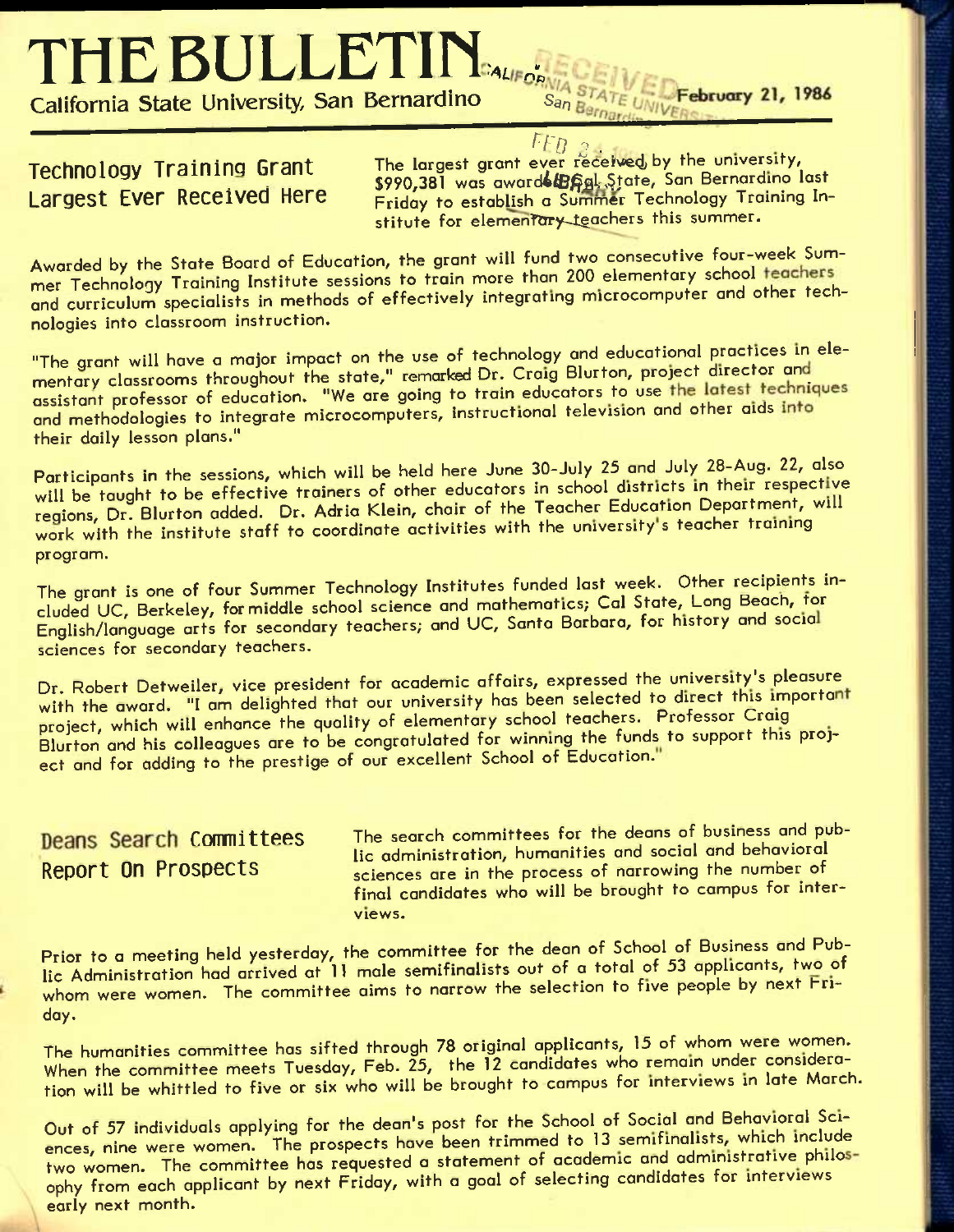## **Computer Fair On Campus Wednesday**

Computer products of the Zenith Data Systems Corporation will be on display from 10 a.m. to 2 p.m., Wednesday, Feb. 26 in the Eucalyptus Room of the Lower Commons. Interested faculty, staff and students may inspect the equipment, much of which can be pur-

chased at a significant discount at a later time.

Because these products may be of educational benefit to our employees and students, they are being given the opportunity to participate in this program if they wish to do so," said Leonard Farwell, business manager. "Of course, the university is not endorsing ony of the products nor will it provide any warranties."

Individuals wishing to make a purchase may receive information and order forms supplied by Zenith from the following persons on campus: Jennifer McMullen (Business and Public Administration), Anita Perry (Education), Gail Acevedo (Humanities), Linda Schwartz (Natural Sciences), Mary Schmidt and Mary Williams (Social and Behavioral Sciences), Steve Menzel (Personnel), Jeannie Parks (Extended Education) and Debra Sass for Foundation employees.

These people are authorized to certify that the individual making the purchase is a bona fide student or employee.

**Escape Program** The Escape Program, which provides weekend outings primarily for **Needs Volunteers** students, is in need of volunteers to serve as advisors for trips planned for spring quarter. Persons would not be paid, but would receive free admission to the events. Upcoming activities include

trips to the downtown Los Angeles garment district and Catalina Island, a Laker's game and other sports events, and a special "college night" at Disneyland, which will feature discount admission March 14. Those interested should contact Joe Long (Recreational Sports) at Ext. 7564<br>or Sandy Weiser (Special Events) at Ext. 7943.

**Special Education** The nearly 800 participants who attended the regional spe-<br>**CONTETENCE SETS RECOLE** Cial education conference, "Bridging for Success," Feb. 7 set cial education conference, "Bridging for Success," Feb. 7 set a campus record for such events, reports Dr. Louise Burton (Education), coordinator of the event.

Teachers, superintendents and other administrators, workers from social agencies and o larae number of parents attended. The unexpected last-minute surge in registration necessitated a number of last minute changes in room locations. Dr. Burton expressed appreciation for the campus support in directing visitors and responding to the inconvenience created by the huge

Dr. Lou Brown, University of Wisconsin professor and an advocate for integration of individuals with disabilities into the mainstream of society, keynoted the conference. "It was hugely successful and people left with a renewed interest in working together," said Dr. Burton. More than 75 persons from campus, agencies and schools were involved in planning the second annual

ymversity, San *Bsmazdmo WlIETm is published by the Public Affairs Office AD 117, Ext. 7558. Iters for publication should be received in writing by noon Tuesday.* 

*Edna StBiiman, Director of Public Affairs Volume 21 Printed in the Duplicating Center* 

*Editor, Cynthia Pringle No. 21*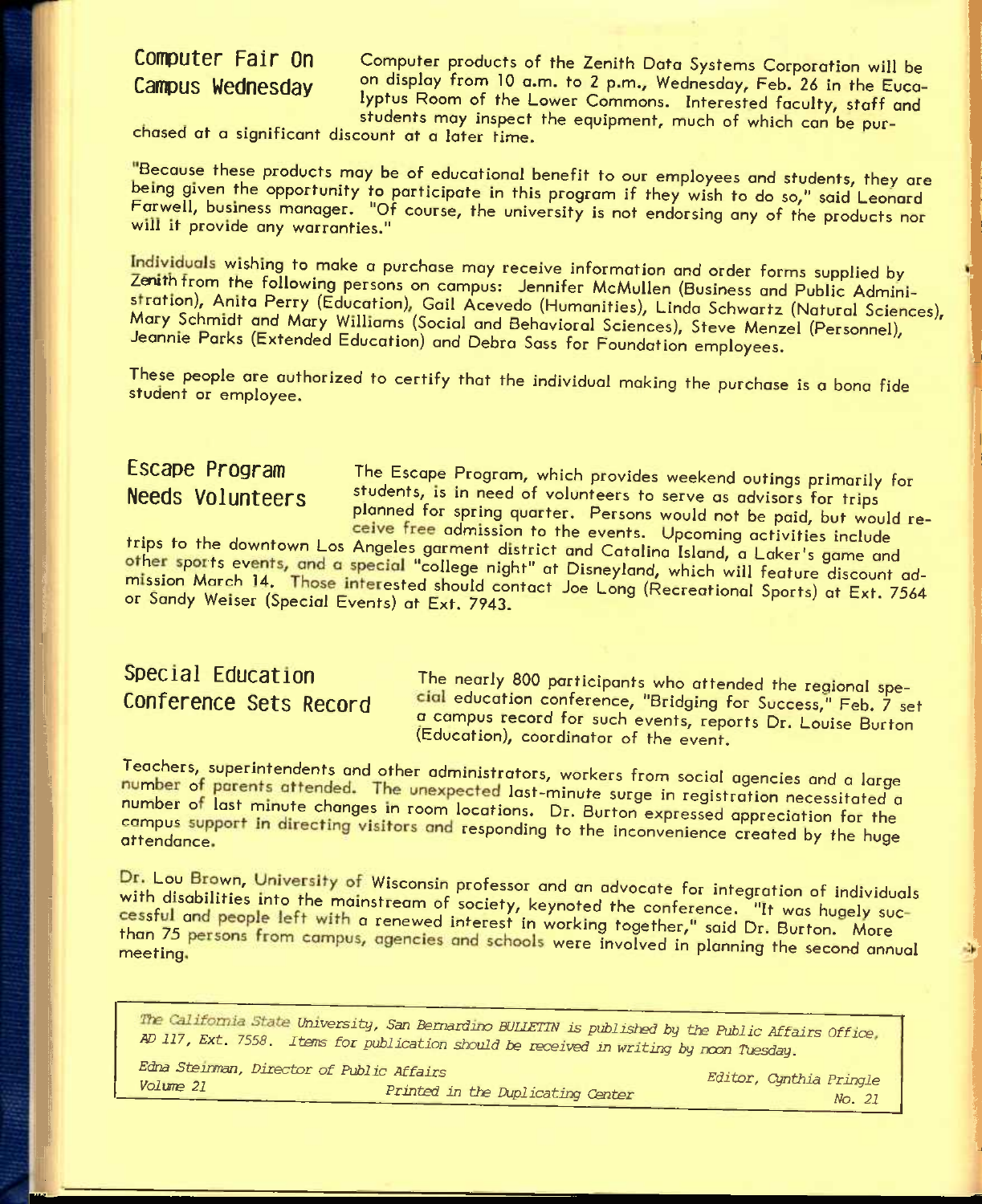Health Center Yearly The Health Center's annual blood drive will be conducted bemeasure concernies to the tween 11 a.m. and 4 p.m., Thursday, Feb. 27 at the center, an-<br>Blood Drive Feb. 27 and nounced Dorinda Thurman, health services assistant. **Bloocl Drive FeD.** *if* nounced Dorinda Thurman, health services assistant.

"Donations are needed to maintain a minimum reserve fund established for faculty, staff, students and their immediate families. This vital fund is then available to every member of the university community and their families during an emergency which may occur anywhere in the U.S.," she explained.

The donation process takes about one hour and release time has been authorized for staff members, she continued. All departments will be receiving sign-up sheets, which will be returned to the Health Center to indicate participation. However, no appointment is necessary, she said.

All donors will receive a coupon for one free small soft drink at the Student Union snack bar, courtesy of PPM. All first-time donors will receive a pin from the San Bernardino Blood Bank and anyone donating for the third time this year will receive a Blood Bank t-shirt. In addition, Recreational Sports has contributed a t-shirt and hat as an incentive for donors.

"We want to take this opportunity to remind everyone that it is impossible to contract Acquired Immune Deficiency Syndrome (AIDS) from donating blood," Ms. Thurman advised. "We also suggest that participants do not fast before donating blood. We will be serving cookies and orange juice to everyone after they donate."

**Second Civil Rights** The second in a two-part panel discussion of civil rights issues will be held at noon, Thursday, Feb. 27 in the SUMP. "The Round Table Thursday **Civil Rights Movement from a Black Perspective"** follows a forum which addressed similar issues from a non-Black view-

point yesterday. Both sessions are moderated by Dr. Mildred Henry, assistant professor of education. Next week's panelists include Ann Rhodes, supervisor of the Community Services Department for the city of San Bernardino; Maurice Roberson, former vice chair of the Riverside mayor's Youth Advisory Council; Alonza Thompson, treasurer of the Westside Action Group; and Dr. LeMar Foster, a San Bernardino pastor who worked with Dr. Martin Luther King. Sponsored by the Intellectual Life Committee and the Black Student Union, the event is part of the university's observance of Black History Month.

'Bus Stop' "Bus Stop," a comedy about love and loneliness, will replace the debut of a former student's work, "Halley's Comet," as the Theatre Arts Depart-Winter Play a former shotent swork, third, sociol, carry and money in the money of the money of the money of the money of the money of the money of the money of the money of the money of the money of the money of the money

Written by William Inge in 1955, "Bus Stop" focuses on a group of people temporarily stranded in a small cafe when a bus becomes snowbound. The play was made into a major motion picture starring Marilyn Monroe and Don Murray.

» "Inqe is probably one ot our better, but less appreciated American playwrights, in comparison with Tennessee Williams or Arthur Miller," remarked Dr. William Slout, director of the play. "He most often wrote about being isolated, loneliness and the need for love. However, 'Bus Stop' is a comedy about love, loneliness and people getting together. It is a comedy of substance rather than the lighthearted ilk usually associated with Neil Simon."

Performances begin at 8:15 p.m. in the University Theatre. Admission is \$5 for the public, \$2.50 for students and senior citizens. Reservations may be made by calling the Theatre Arts Department between 9 a.m. and 4 p.m., Monday-Friday.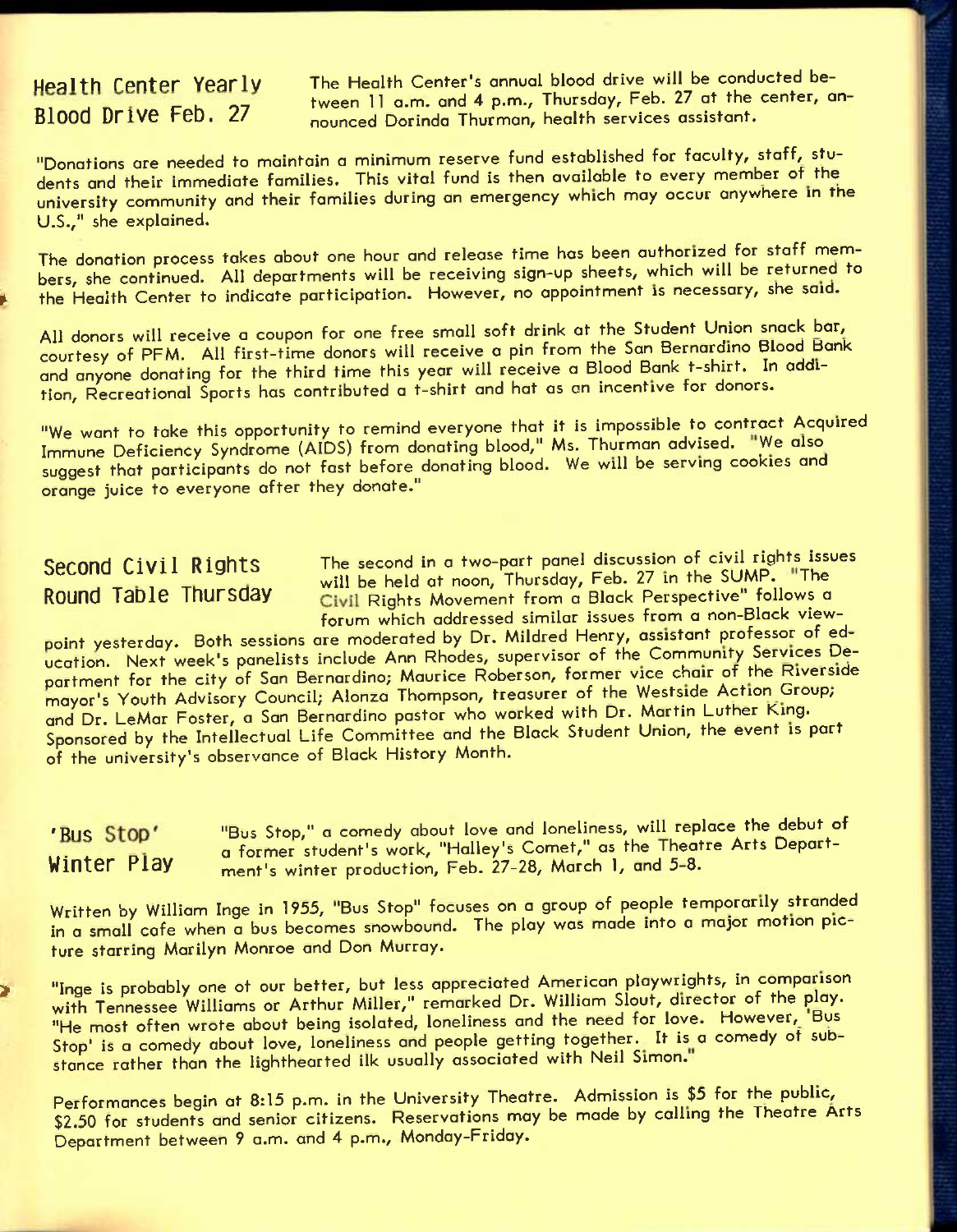## **Dr. Mankau Heads Biology**

Dr. Sarojam Mankau is serving as acting chair of the Biology Department during winter and spring quarters while an on-campus search is underway for a permanent chair. Dr. Ruth Wilson resigned the post, which she has held since 1976.

Dr. Mankau, a zoologist with a specialization in parasitology, joined the Col State faculty in 1966. In collaboration with her husband~Dr. Reinhold Mankau, a professor at UC Riverside, whose field is plant parasites—she has done considerable research in Africa. Her interests range from sex education, which she was one of the first to teach at Cal State, to competing in marathon races.

**A** native of India, Dr. Mankau earned her **B**.S. from the University of Madras and her M.S. and Ph.D. from the University of Illinois. She taught at the University of Redlands and UCR before coming to Col State.

Dr. Wilson is a field ecologist, whose special area is the study of rare and endangered plant species and their functional evolution. She has done archaeological, flora and fauna studies near Blythe, end flora and fauna studies in the Coachella Valley and near Beaumont for the Caifornia prison system. She also conducted research of the western Mojove flora for the Bureau of Land Management and received a grant from the U.S. Forest Service for research into rare and endangered plant species in the Angeles and San Bernardino National Forests.

Dr. Wilson joined the Col State faculty in 1971, after completing her Ph.D. in botany from the Claremont Graduate School. Her B.A. and M.A. in biology are from Col State, Los Angeles.

Cal State Associates The foods of Morocco will be prepared by members of the Cal Plan Moroccan Dinner State Associates for their annual international dinner, which **Plan Moroccan Dinner State Associates for their annual international dinner, which** 

Mrs. Lee Porter (Extended Education) and Dr. Louise Burton (Education) ore co-chairs for the dinner. They hove selected the menu and will supply recipes to members who attend. Reservations ore to be mode by Tuesday, Feb. 25 with the Public Affairs Office.

Membership in Cal State Associates is open to all present end retired faculty and staff of the university.

**Campus Commission On** A campuswide meeting is set for 2 p.m., Tuesday, March **Status Of Women Planned** 4 in the Lower Commons to initiate a campus Commission on the Status ot Women. The findings of a needs survey, distributed on campus this week, also will be discussed.

The tasks of such a commission could involve monitoring and facilitating campus policies for issues such as affirmative action, sexual harassment and educational equity networking; collecting and disseminating data; enhancing the educational mission of the university, and advocating change through proposals and recommendations, say the planning committee which Includes 17 faculty, staff and students.

The local proposal is the outgrowth of a statewide conference on the Status of Women in the CSU system held at Cal Poly last November. Representatives of the Chancellor's Office and the Board of Trustees attended. The concept of a commission on this campus has received the support of President Evans and Vice President Detweiler, the planners report.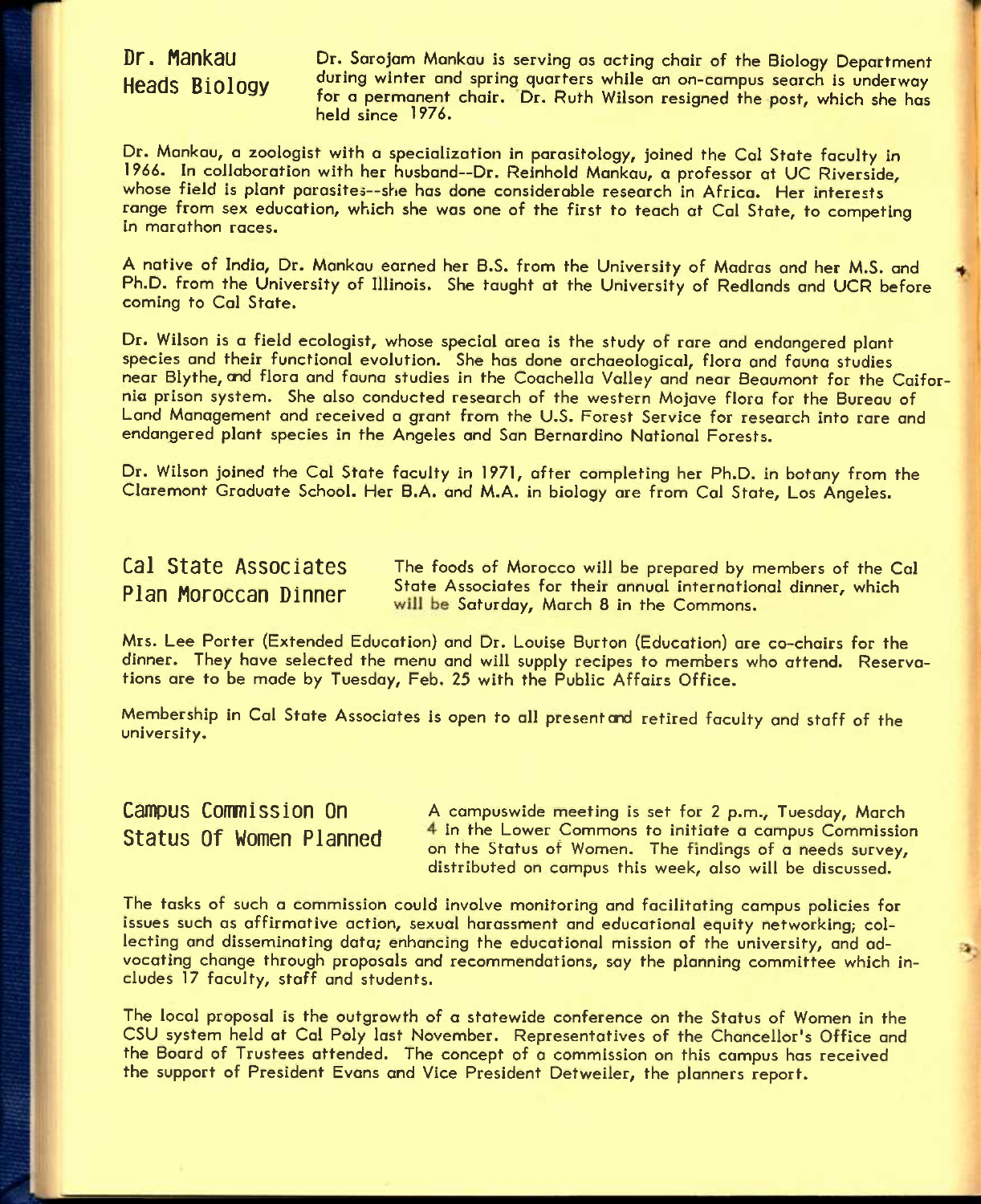ECONOMICS Center The university's Center for Economics Education will utilize a Receives \$10,000 <sup>\$10,000</sup> grant to improve economics instruction in K-12 and postsecondary classrooms beginning with a one-day workshop Thursday, Feb. 27 at the Riverside County Schools Office, said Dr. Jim

Charkins, director of the center. The funds received from the Economic Literacy Council of California also will be channeled into a one-quarter course in the spring for selected teachers, who will earn credit from Cal State or UC Riverside. The economics training addresses a state requirement for implementation of a one-semester course in economics in high schools by the 1988-89 school year.

**Mall Order Expert** Can anyone make a million in mail order? William A. Cohen, di-To Address Campus rector of the Small Business Institute at Cal State, Los Angeles, will tackle the question when he discusses the direct marketing industry at noon, Wednesday, Feb. *26* in the SUMP. Sponsored by

the Marketing Association and Committee for Clubs, the event is free and open to the public.

'Rape Culture' A 35-minute film, "Rape Culture," which examines the powerful mes-Fi Im Tuesday sages of the mass media, will be shown at 4 p.m., Tuesday, Feb. 25 in the SUMP. The film attempts to expand society's narrow and sexist concept of rape to its real and accurate limits by including the insights

of rape crisis workers and prisoners working against rape. Faculty, staff and students are invited to view the movie, which is sponsored by the Communication Department.

## **Spanish Luncheons Need Faculty/Staff**

Spanish-speaking faculty and staff are invited to join the "Spanish Tables" at noon every Wednesday in the Commons to help people exercise their fluency in the language. The lunches began two weeks ago with a group of 13, said Anne Crum (Foreign Languages).

**Teacher Interview Workshop Feb. 27** 

Prospective teachers can get the inside track on interviewing for a job with the local schools by attending a Teacher Interviewing Workshop from 3-5 p.m., Thursday, Feb, 27 in the Lower Commons. Dr. Dan King, director of certificated personnel for the San Ber-

nardino City Unified School District, will discuss what personnel managers look for in an interview, what questions are asked and what causes him to remember *a* candidate. He will conduct two or three mock interview situations and answer questions. More information is available from Lynn Moss at the Placement Center, Ext, 7551.

# **May Arrange Interviews**

Retiring Employees Employees planning retirement in the near future may ar-<br>May Arrange Interviewe and the neet with a representative from the Los Angeles area office of the Public Employees' Retirement System<br>(PERS), who will be at the Montclair City Hall April 17-18.

Interested persons should contact the Los Angeles office at (213) 620-3031 by March 20. More information is available at the Personnel Office.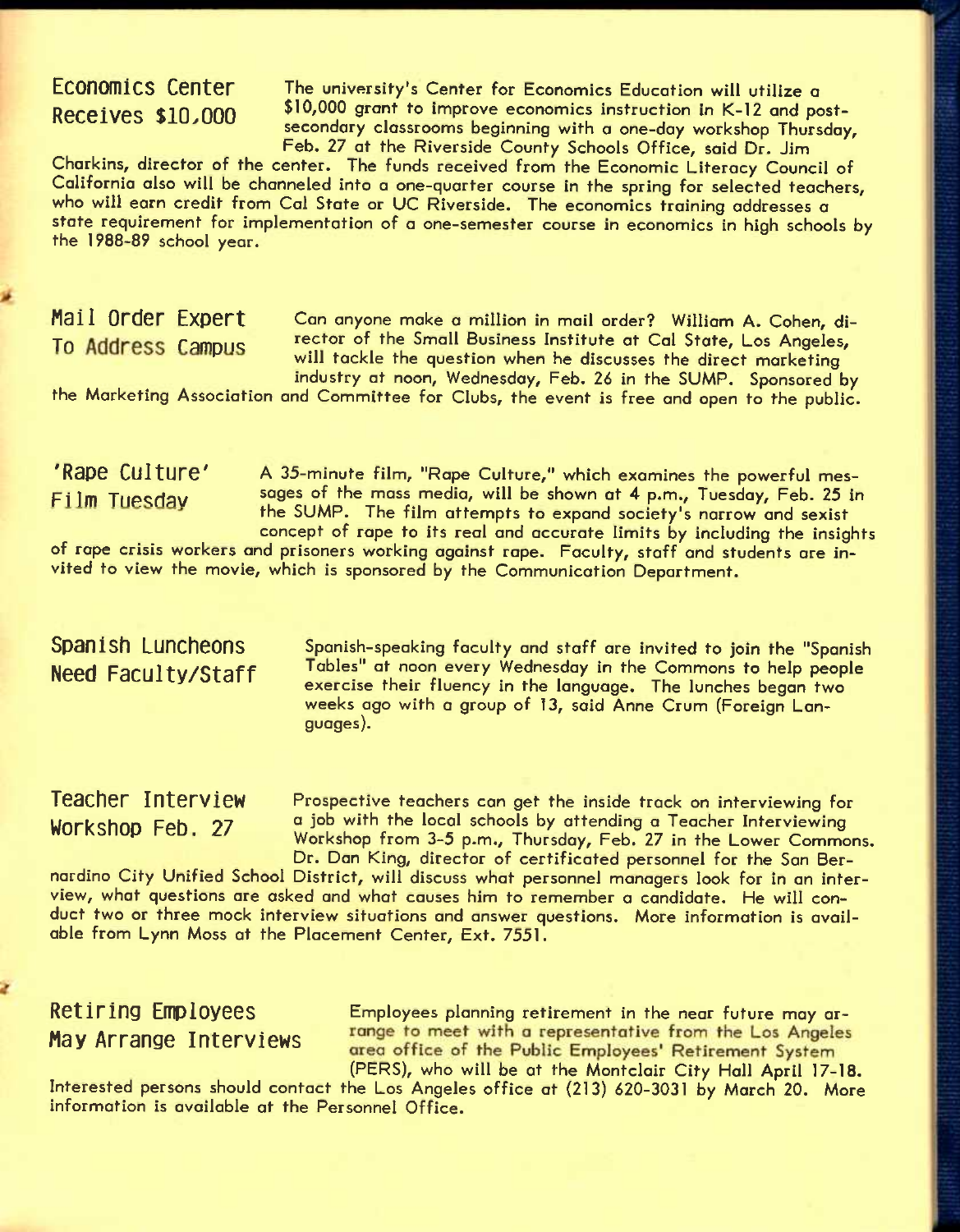**Convenes Here March 1** 

**Reading Conference** Parents are invited for the first time to attend the 10th annual Reading Conference here, which will focus on "Litera<mark>cy</mark>"<br>in the Home" March 1.

Dr. Kathy O'Brien (Education) expects 200-300 parents, practicing teachers, Cal State faculty and members of local reading councils to hear Dr. Ralph Peterson of Arizona State University speak on "Sharing Literature: A Celebration of Life."

Alumni Address "Is There Life After Sociology?" Cal State alumni holding degrees ... in sociology and working in the field will answer that question in an open forum from 4 to 6 p.m., Wednesday, Feb. 26 in the Panorama Room of the Lower Commons. The presentation is sponsored by the Sociology Club.

T3X Forms The 1986 federal income tax forms are available at the reference desk in In I ibrary the Library, according to Marty Bloomberg. In addition, several other state and federal tax forms are available at the reference desk for photocopying.

**Another Cross-Cultural** The second in a five-meeting series on integrating Cross-Workshop Tomorrow Cultural Perspectives into the curriculum will focus on com-<br>Workshop Tomorrow curriculum issues tensores in the helf day session in the munication issues tomorrow. The half-day session in the Lower Commons will feature Dr. Maria Senour, who formerly

taught here. A professor of education and counseling at Cal State, San Diego, she will discuss how to more effectively teach issues and themes associated with women and minorities. The ongoing workshops involve 41 Cal State faculty members from the Schools of Humanities and Social and Behavioral Sciences.

Choir/Chamber The Concert Choir and Chamber Singers will perform at 8:15 p.m., concert March 2 Sunday, March 2 in the Recital Hall. Under the direction of Dr. Loren Filbeck, the concert choir will sing Mendelssohn's "Christus," an uncompleted oratorio written in 1745 and "Toward an Unknown Re-

gion" by Ralph Vaughan Williams. The chamber singers will perform several Renaissance madrigals, similar to those that will be featured at the Renaissance dinner March 13-15. Tickets for the March 2 concert are \$3 general admission and \$1.50 for students.

**Spring Extension Courses Published**  Extended Education is announcing its spring quarter courses and providing a preview of summer sessions in the free spring quarter Bulletin, which is available at the Bookstore, Admissions and Records, the Library, Extended Education and Public Affairs.

**Hispanic Students** Forty-five Hispanic students at Cal State will attend a career con-Attend Conference ference hosted by the League of United Latin American Citizens (LULAC), Wednesday, Feb. 26 at the Red Lion Inn in Ontario. Approximately 75 Fortune 500 corporations will attend to interview

the students, who are sponsored by Student Affirmative Action.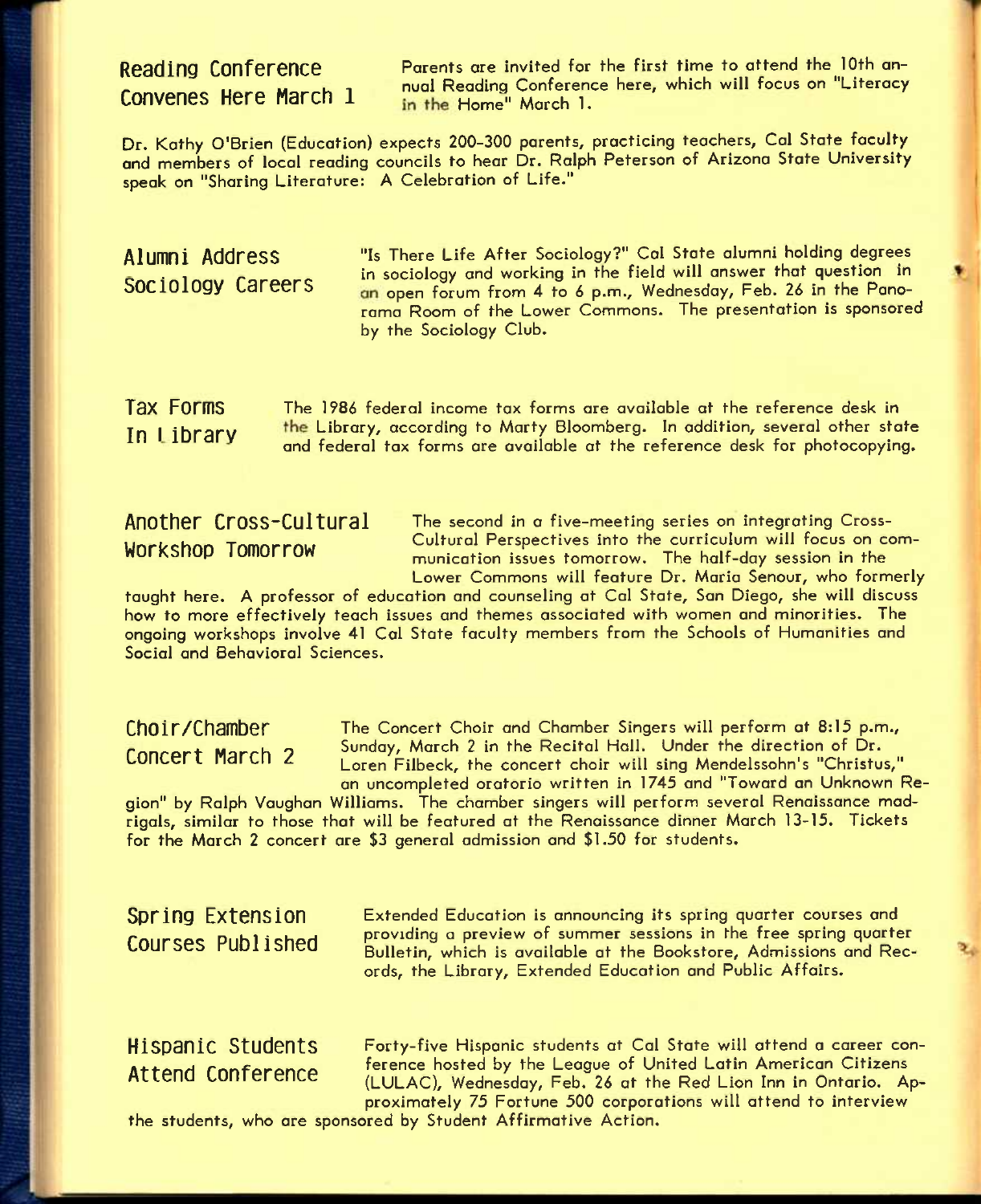*i* 

Professional An article by Dr. Frances Coles {Criminal Justice), "Bell v. Wolfish: A Activities Five Year Review," has been accepted by the <u>Journal of Crime and Jus-</u>

Marco Cota (Relations with High Schools) and Eva Jimenez (Transfer Services Center) were interviewed on the "Emfasis" program of KVIM Radio in Indio Feb. 10. They talked about the importance of a college education for Hispanics, the programs at Cal State and financial aid.

Lmce Masters (Marketing, Management Science, Information Management) had his first textbook Mansym IV pubiished in January by John Wiley and Sons.

Dr. Theodore McDowell (Geography) presented a paper, "Backcountry Water Quality and Purification of Wilderness Water," Feb. 12 at UC, Irvine. The presentation was cosponsored by the UCI Programming Board and the Cooperative Outdoor Program.

Dr. Mary Patterson (Emeritus, Nursing) participated as a panel member in a seminar on "Pursuing Doctoral Education" at Loma Linda University Feb. 12.

An article by Dr. Daniel Whitaker (Foreign Languages), "La quimera of Emilia Pardo Bazan: The Pre-Raphaelite Factor in the Regeneration of a Decadent Dandy," has been accepted by Hispania.

**COMMUNITY** Dr. Richard Ackley (National Security Studies) spoke on "Soviet Perspectives Service of U.S. National Security" to the Redlands Rotary Club Feb. 13.

Dr. Peggy Atwell (Education) has been named treasurer of the California Professors of Reading after serving two years on the board of directors.

Dr. Vivian Burton (Education) has been elected to the board of directors of the Greater Pomona Valley YWCA.

Dr. Robert Detweiler (Academic Affairs) spoke to the West Son Bernardino Kiwanis Club about the university Feb. 13.

Pola Patterson (Library) spoke on "Controversy and the movie 'The Color Purple'" to a Sierra High School class Feb. 12 as part of the school's Black History Month observance.

Dr. Gilbert Sanchez (Student Affirmative Action) has been appointed to a two-year term on the Advisory Committee of the LULAC Notional Educational Service Center of Pomona.

**Noteworthy** Marty Bloomberg (Library) has been informed that the fifth edition of his text Introduction to Technical Services for Library Technicians will be translated into Turkish.

**Congratulations** The university community extends congratulations to Dan Ford (Computer Science) and his wife, Barbara, on the birth of their first child, Daniel Morgan, Feb. 10. The baby weighs 8 pounds, 3 ounces and is 21 inches.

The university community extends congratulations to Shirley Northcutt-Thomos (Children's Center) and her husband, William, on the birth of their first child, Randalle Alyse, Jan. 31. The baby weighs *6* pounds, 7 ounces.